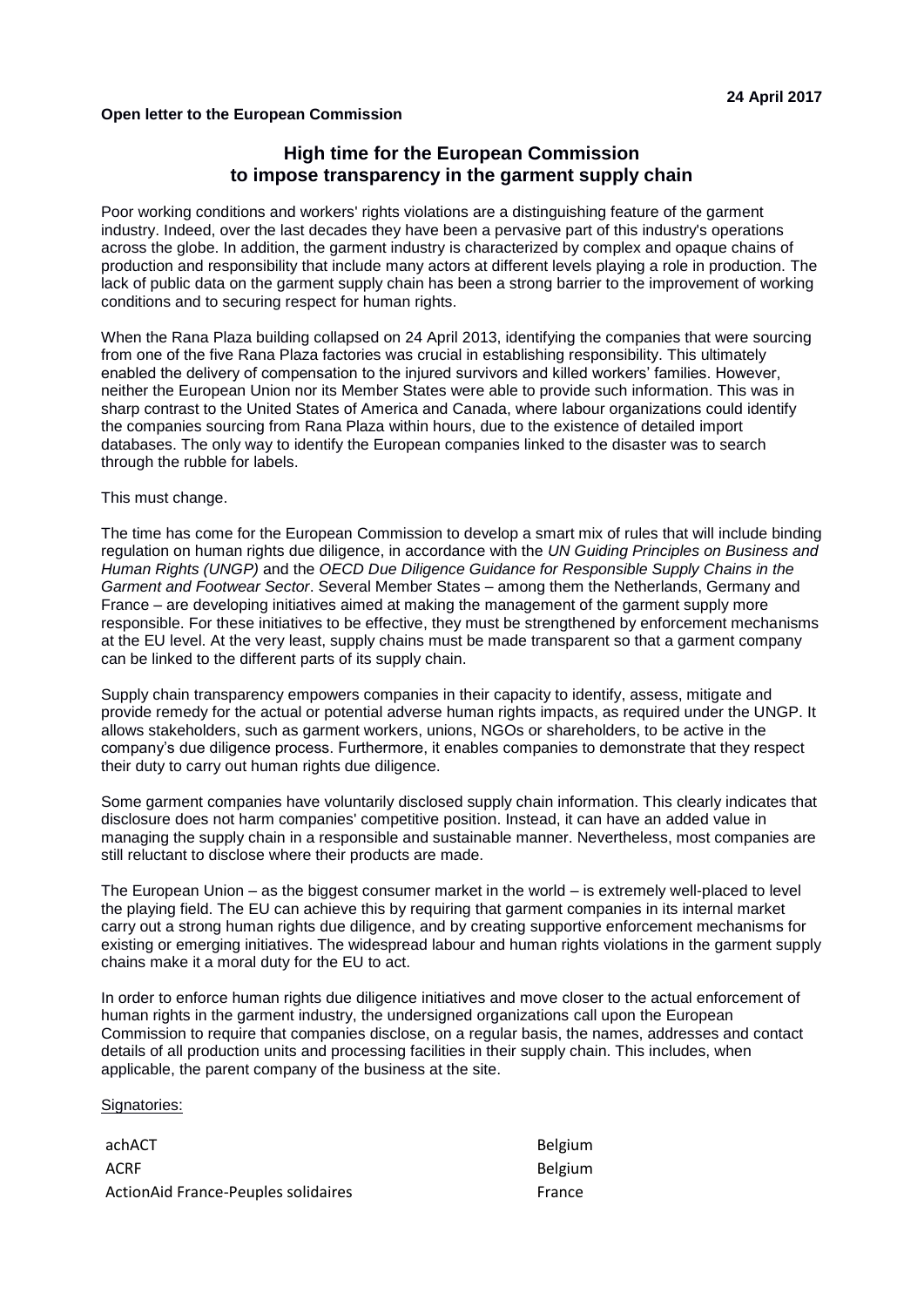| <b>ACV-CSC Metea</b>                                        | Belgium        |
|-------------------------------------------------------------|----------------|
| Aktive Forbrugere                                           | Denmark        |
| ASCOFA- Asoc familiar para la Orientación al Consumo:       | Spain          |
| Asociatia Nationala a Specialistilor in Resurse Umane - AUR | Romania        |
| <b>Buy Responsibly Foundation</b>                           | Poland         |
| Calcuta Ondoan                                              | Spain          |
| Campagna Abiti Puliti                                       | Italy          |
| CCOO Euskadi                                                | Spain          |
| Christliche Initiative Romero                               | Germany        |
| Clean Clothes Campaign                                      | International  |
| Clean Clothes Campaign Denmark                              | Denmark        |
| CNCD-11.11.11                                               | <b>Belgium</b> |
| <b>CNE</b>                                                  | Belgium        |
| <b>CNMS</b>                                                 | Italy          |
| Collectif Ethique sur l'étiquette                           | France         |
| Coordinadora Estatal de Comercio Justo (CECJ)               | Spain          |
| <b>CSC Fédérale</b>                                         | Belgium        |
| Ecoconso                                                    | Belgium        |
| Euskal Kontsumitzaileen Alkartea/Asociación de Personas     |                |
| Consumidoras y Usuarias Vasca                               | Spain          |
| Ekumenická akademie                                         | Czech          |
| <b>Ethical Trade Finland</b>                                | Finland        |
| European Trade Union Confederation (ETUC)                   | International  |
| <b>FAIR</b>                                                 | Italy          |
| <b>Fair Action</b>                                          | Sweden         |
| Fair Trade Advocacy Office (FTAO)                           | International  |
| <b>Fashion Revolution Belgium</b>                           | Belgium        |
| Federación Setem                                            | Spain          |
| <b>FEMNET</b>                                               | Germany        |
| <b>FGTB CG</b>                                              | Belgium        |
| <b>FGTB</b> fédérale                                        | Belgium        |
| Forum Feminista María de Maeztu                             | Spain          |
| <b>FOS</b>                                                  | Belgium        |
| Fundación Paz y Solidaridad                                 | Spain          |
| <b>Future In Our Hands</b>                                  | Norway         |
| Gresea                                                      | Belgium        |
| Human Right Watch                                           | International  |
| India Committee of The Netherlands (ICN)                    | The Nederlands |
| Industrial Union TEAM (Finland)                             | Finland        |
| IndustriALL Europe                                          | International  |
| <b>INKOTA</b>                                               | Germany        |
| Internation Trade Union Confederation (ITUC)                | International  |
| International Corporate Accountability Roundtable (ICAR)    | International  |
| Jesuit European Social Centre - JESC                        | International  |
| Kampagne für Saubere Kleidung (CCC Germany)                 | Germany        |
| La marche mondiale des Femmes                               | Belgium        |
| Labour Behind the Label                                     | United Kingdom |
| LBC-NVK                                                     | Belgium        |